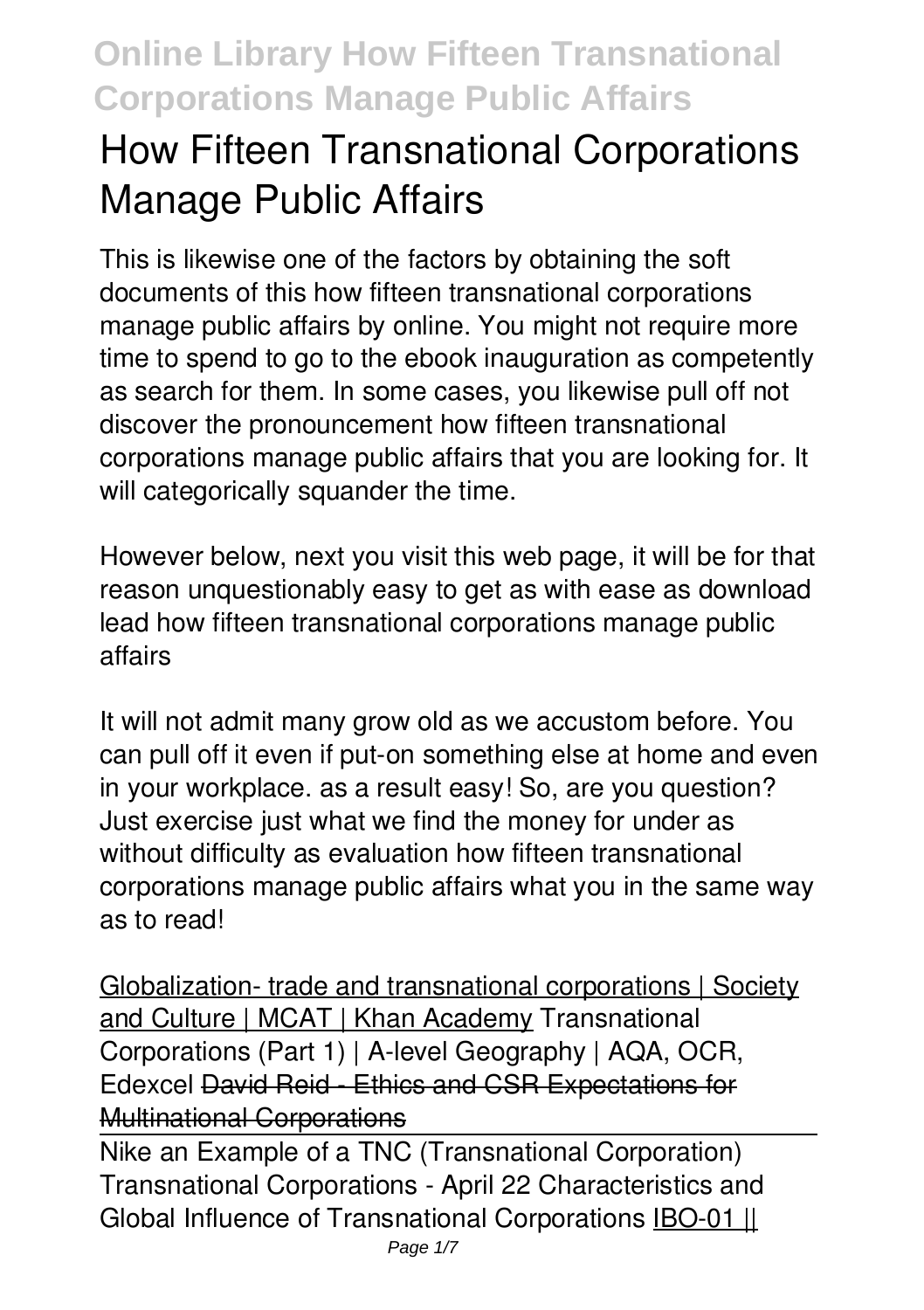#### TRANSNATIONAL CORPORATIONS : AN OVERVIEW || UNIT-7 || IGNOU || M.COM *Multinational Corporation*

Transnational Corporations | MBCPBenefits/Drawbacks \u0026 Impacts of Transnational Corporations (TNCs) | A Level Geography (2020) The defining Characteristics of Transnational Corporations (TNCs) | A Level Geography (2020) Business Organizations: Multinational Corporations Global Strategies Moving A Consumer Unit \u0026 Installing a Sub Main **How Corporations Became so Powerful in 6 Minutes Kontemporaryong Isyu: Multinational,Transnational Companies at Outsourcing** *The US-China relationship and the roles of both super-powers according to Michael Pettis* **Multinational and Transnational** Business Job Titles: Developing a Company Accountability Chart *Dependency Theory What is a Multinational Corporation?* Pros and Cons for TNC investment in developing countries! *Concept of TMC(Transnational Corporation)* **What is Transnational organization?, Explain Transnational organization Multinational Corporations** Innovation Management \u0026 Marketing Lecture 1 with Marc Oliver Opresnik *Crashed : How a Decade of Financial Crises Changed the World - Adam Tooze (1/3)*

Global Power in the North-Atlantic Financial System Lecture 08: FDI and Global Value Chains Part 1/3.**EICR coding on intakes with John Ward and Paul Meenan How Fifteen Transnational Corporations Manage** Transnational corporations share many qualities with multinational corporations, with the subtle difference being that multinational corporations consist of a centralized management structure, whereas transnational corporations generally are decentralized, with many bases in various countries where the corporation operates. While traditional multinational corporations are national companies ...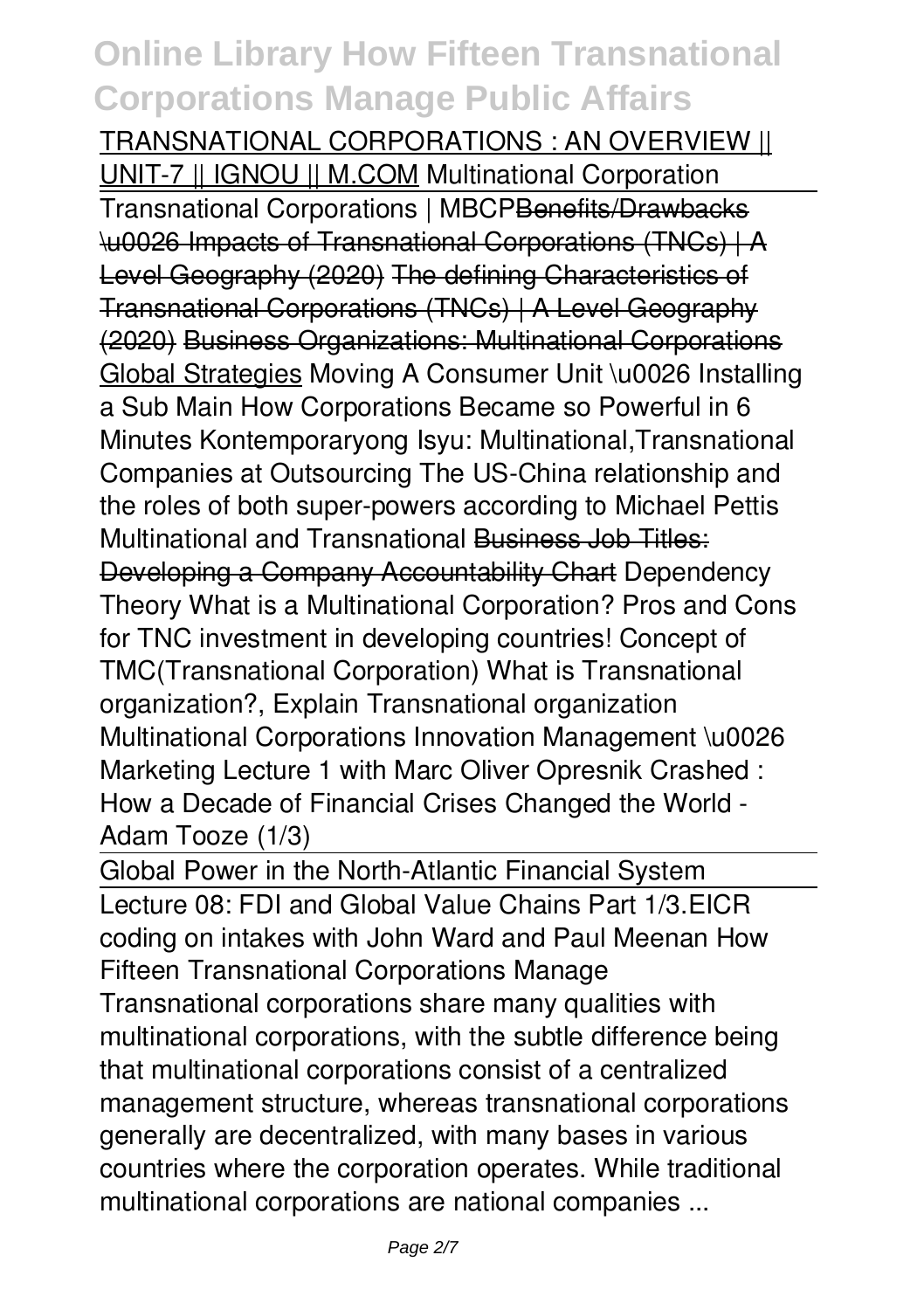**Transnational corporation - Wikipedia**

4. Strategic Management for Transnational Companies 4.1. The Flow of Goods, Resources, and Information while Developing a Coordination System in a Transnational Organization. Meeting local needs and growing the company's bottom line are both essential factors in marketing the vision and mission statement for a transnational corporation.

**Strategic Management Plan for Transnational Organizations** Oregon State University. (2019, September 17). Large transnational corporations play critical role in global natural resource management. ScienceDaily. Retrieved December 11, 2020 from www ...

**Large transnational corporations play critical role in ...** 5. These corporations develop ethnic and cultural awareness. A transnational corporation defines success by its ability to be successful in multiple markets simultaneously. Instead of focusing on a centralized process, they let the local markets dictate how interactions occur with customers. They do not have a centralized management system.

**13 Transnational Corporations Advantages and Disadvantages ...**

A multinational corporation (MNC) or transnational corporation (TNC), also called multinational enterprise (MNE), is a corporation or an enterprise that manages production or delivers services in more than one country. It can also be referred as an international corporation. MNCs will always look out for opportunities.

**Multinational Corporation: Meaning, Definition, Types ...** Page 3/7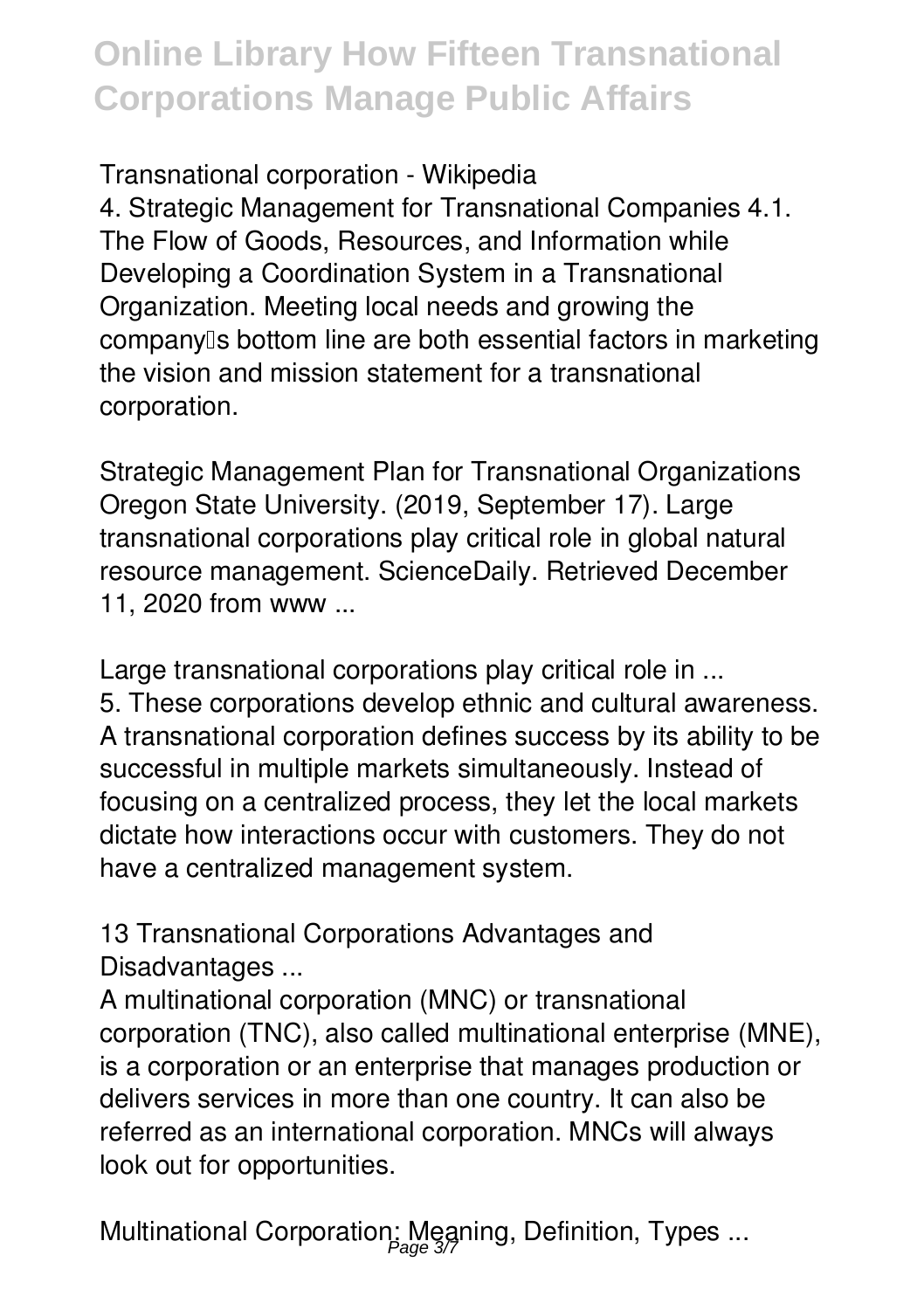Welcome to the module Managing the Transnational Corporation. This module is about exploring the management of transnational corporations (TNCs). In doing so, the module considers the transnational as a distinct social, cultural and strategic entity. ... Assignments are each worth 15% of your total mark. You will be expected to submit your ...

**Managing the Transnational Corporation | Centre for ...** Transnational Corporations was carried out by the United Nations Centre on Transnational Corporations (1975-1992) and by the Transnational Corporations and Management Division of the United Nations Department of Economic and Social Development (1992-1993). The basic objective of this journal is to publish

#### **VOLUME 15 NUMBER 3 DECEMBER 2006 TRANSNATIONAL CORPORATIONS**

Corporations (1975-1992) and the Transnational Corporations and Management Division of the United Nations Department of Economic and Social Development (1992-1993). In 1993, the Programme was transferred to the United Nations Conference on Trade and Development. UNCTAD seeks to further the understanding of the nature of transnational ...

#### **UNCTAD/ITE/2004/1**

Answered Oct 15, 2020. Transnational companies (TNC) and multinational companies (MNC) manage the production or distributes services in more than one company. They will typically have their headquarters in one country known as the home country, and they also have businesses in several other countries, which are known as the host companies.

**What is the difference between TNC and MNC? - ProProfs** Transnational Group of Companies is in the business of Page 4/7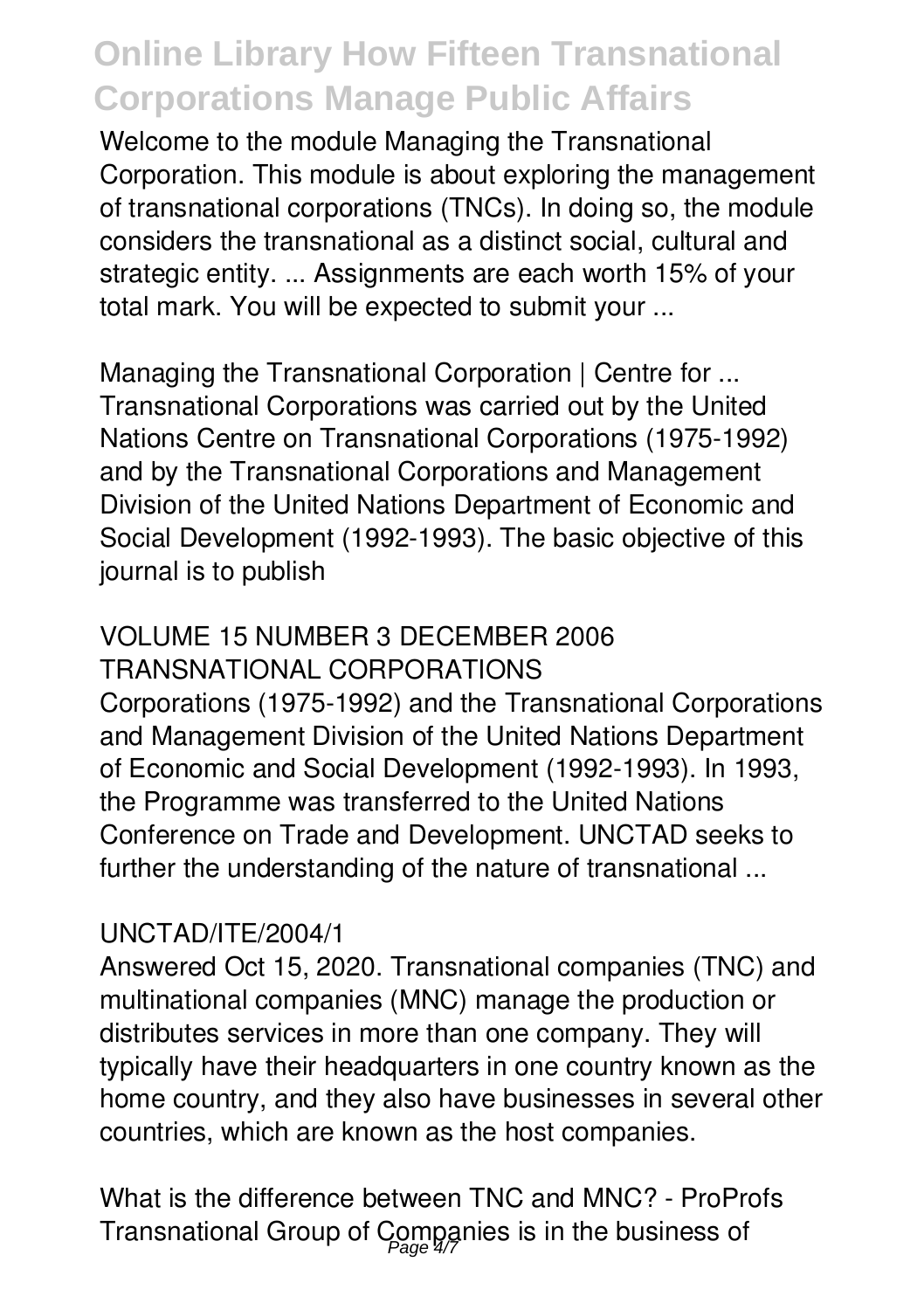providing innovative, value-add quality logistics solutions to our customers. ... we grew and diversified into other areas of business activities such as Records Management, Mailroom Management, Distribution Management, Supply Chain Management and Cash Management, all of which leverages  $on...$ 

**[home] | Transnational Group of Companies** Transnational Corporation. Any corporation that is registered and operates in more than one country at a time; also called a multinational corporation. A transnational, or multinational, corporation has its headquarters in one country and operates wholly or partially owned subsidiaries in one or more other countries.

**Transnational Corporation legal definition of ...** Managing the Transnational Corporation 2 University of London Unit Content The aim of this unit is to introduce the Transnational Corporation (TNC). We begin by reaching a broad definition of the TNC  $\mathbb I$  to capture the span of its global activities I and we also provide you with some information on the various terms and acronyms that have been used to

describe such firms.

**Unit 1 - The Nature of the Transnational Corp. \u2013 An ...** These companies, also known as international, stateless, or transnational corporate organizations tend to have budgets that exceed those of many small countries. 1:24 Multinational **Corporations** 

**Multinational Corporation (MNC) Definition** Corporations that are broadly active across the world without a concentration in one area have been called stateless or "transnational" (although "transnational corporation" is also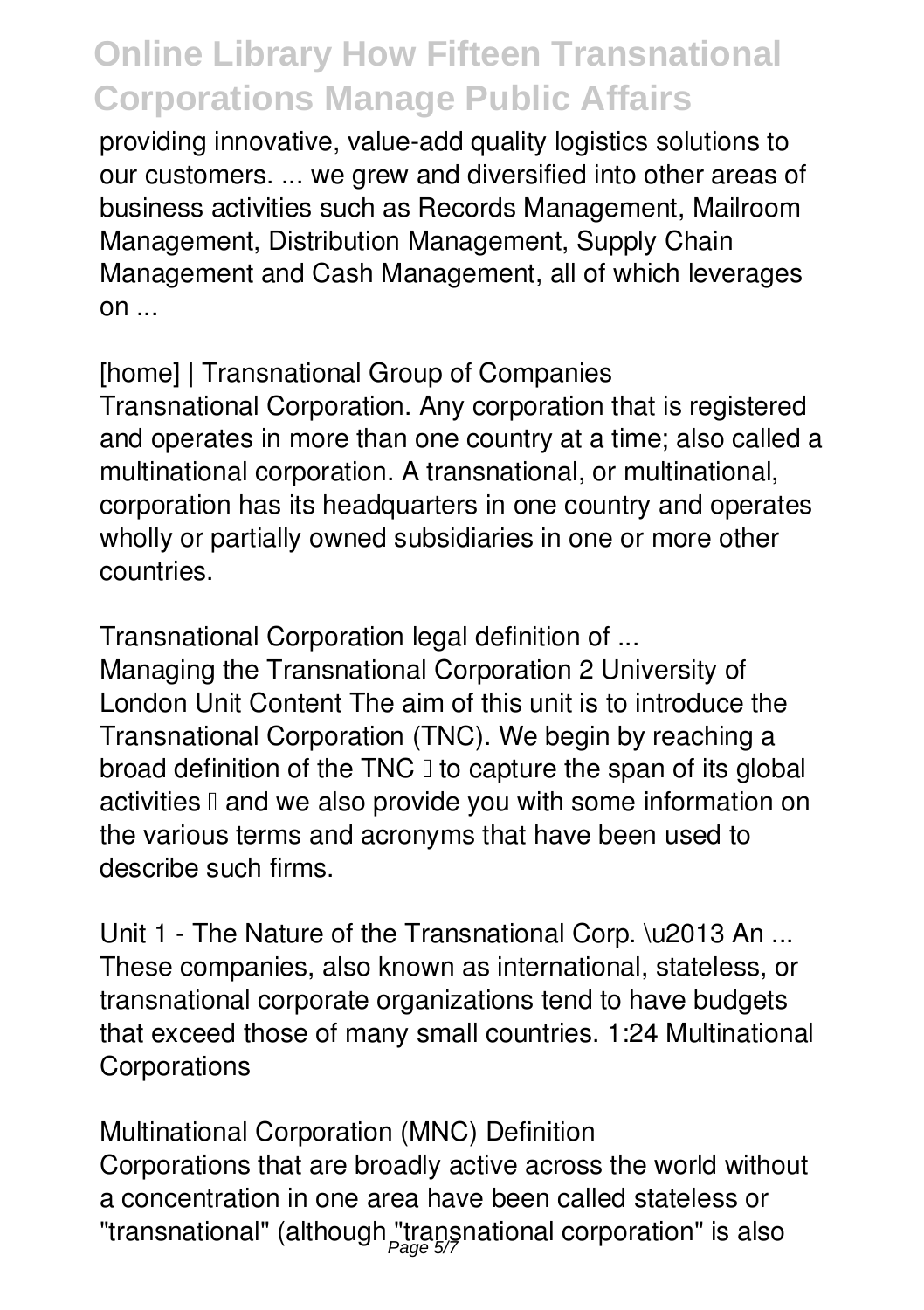used synonymously with "multinational corporation"), but as of 1992, a corporation must be legally domiciled in a particular country and engage in other countries through foreign direct investment and the creation ...

**Multinational corporation - Wikipedia**

Corporation Management Structures. Corporations have a multi-tier management structure. The top tier of management, known as the board of directors, are elected by the shareholders, and are responsible for making big picture decisions on behalf of the corporation. Those decisions might include such actions as taking on investors, starting a new ...

**What is a Corporation? Formation, Management and Taxation ...**

Companies that use the global business strategy operate as if the entire globe was one huge domestic market. Global companies have strong centralized management control and standardized, uniform products or services in all countries where they operate. Like multinationals, global businesses make direct investments in host countries when ...

**The Differences in International & Transnational ...** HR disconnect- Multinational companies need to implement the same policies and procedures on recruiting, hiring, benefits and compensation in all of their branches and business units across the globe. Cultural divide-Main goal of HR management in multinational companies is to build global employee community with unique company culture and ...

**Managing HR in multinational corporations - Orange example ...**

The demand for legally compliant international collection and recycling solutions for electric vehicle batteries is increasing. Page 6/7